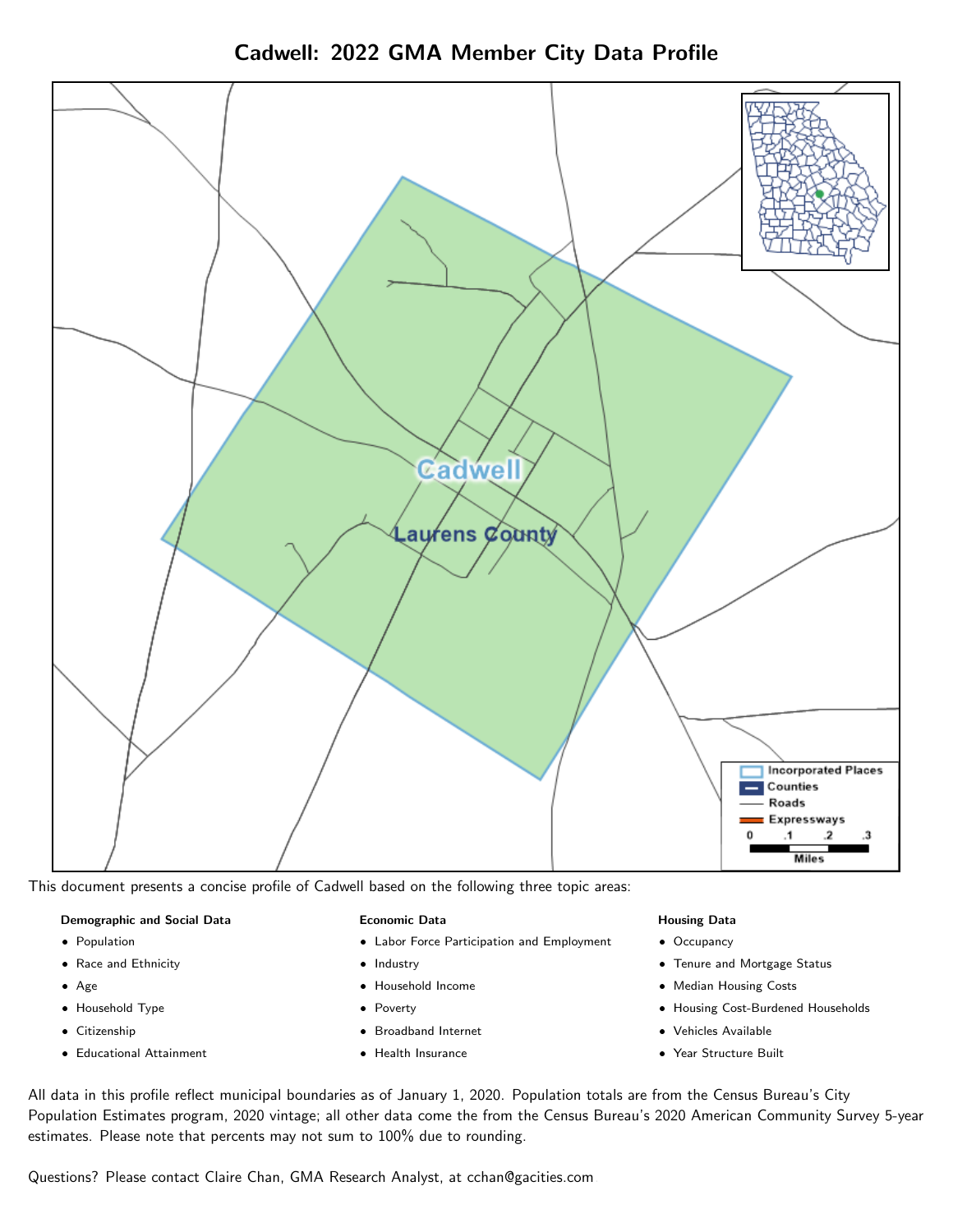# Cadwell: Demographic and Social





**Citizenship** 

Age



#### Source: American Community Survey, 2020 5-year estimates, table B05002 Source: American Community Survey, 2020 5-year estimates, table B15002

Race and Ethnicity



Source: U.S. Census Bureau, City Population Estimates, 2020 vintage Source: American Community Survey, 2020 5-year estimates, table B03002

## Household Type



Source: American Community Survey, 2020 5-year estimates, table B01001 Source: American Community Survey, 2020 5-year estimates, table B11001

## Educational Attainment



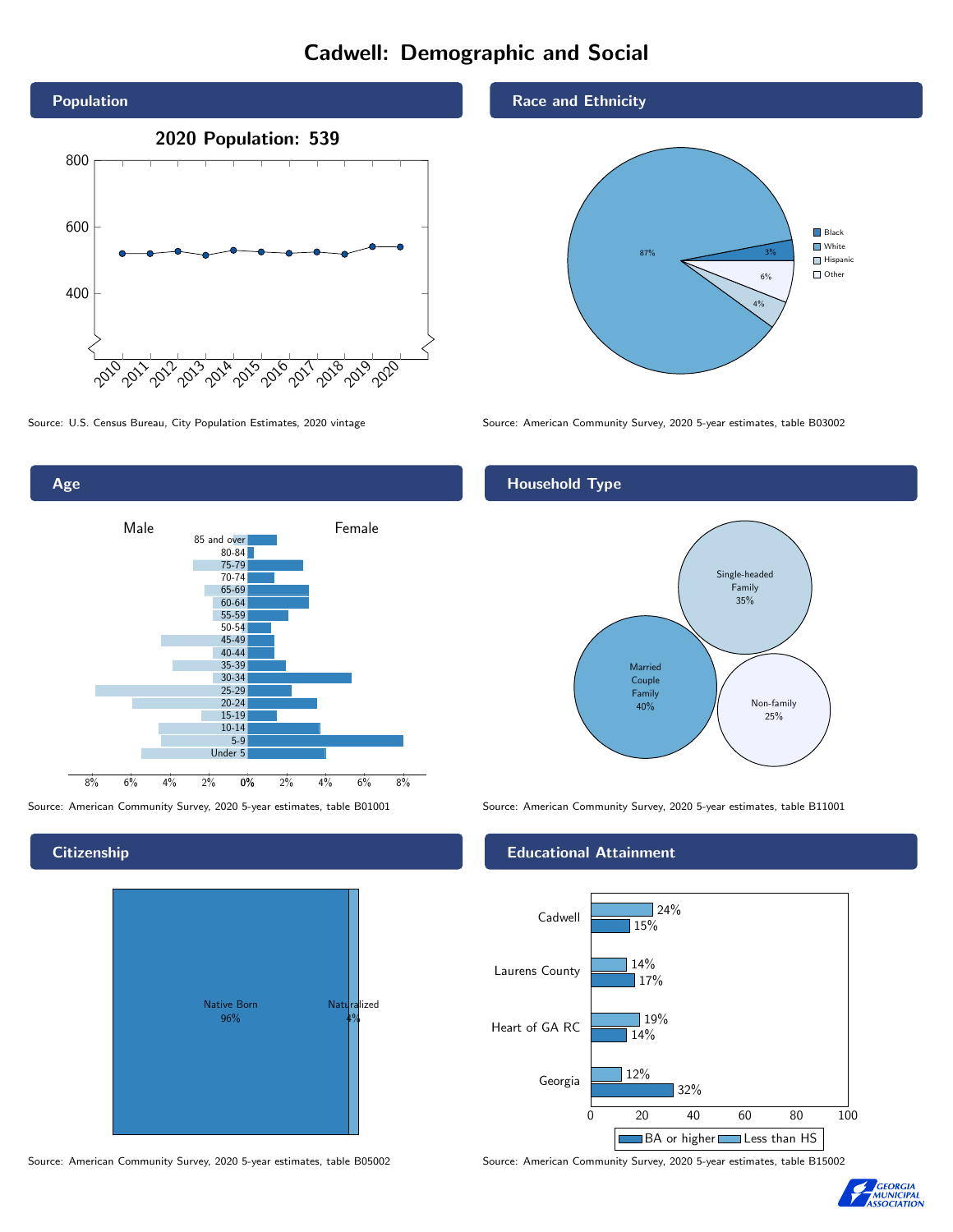# Cadwell: Economic



Source: American Community Survey, 2020 5-year estimates, table B23001 Note: Unemployment rate is based upon the civilian labor force.



| Agriculture, forestry, fishing and hunting, and mining      | $0\%$ |
|-------------------------------------------------------------|-------|
| Construction                                                | 3%    |
| Manufacturing                                               | 7%    |
| <b>Wholesale Trade</b>                                      | 5%    |
| Retail Trade                                                | 15%   |
| Transportation and warehousing, and utilities               | $1\%$ |
| Information                                                 | $0\%$ |
| Finance and insurance, real estate, rental, leasing         | 13%   |
| Professional, scientific, mgt, administrative, waste mgt    | 8%    |
| Educational services, and health care and social assistance | 5%    |
| Arts, entertainment, recreation, accommodation, food        | 7%    |
| service                                                     |       |
| Other services, except public administration                | 24%   |
| Public administration                                       | 12%   |

Source: American Community Survey, 2020 5-year estimates, table C24030



Source: American Community Survey, 2020 5-year estimates, tables B19013 and B19025 Source: American Community Survey, 2020 5-year estimates, table B17010



Source: American Community Survey, 2020 5-year estimates, table B28002 Source: American Community Survey, 2020 5-year estimates, table B18135

Poverty



## Health Insurance